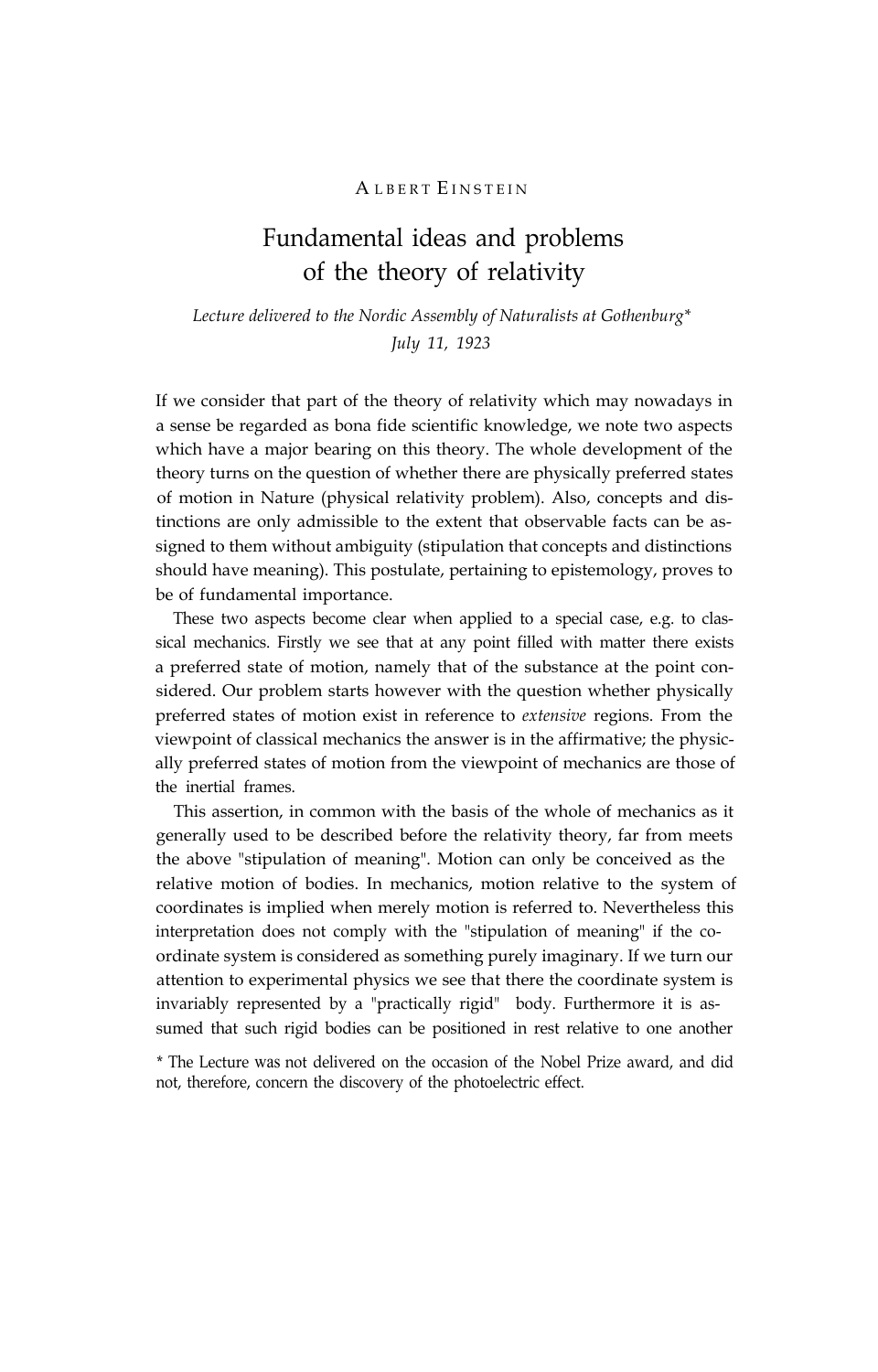#### THEORY OF RELATIVITY 483

in common with the bodies of Euclidian geometry. Insofar as we may think of the rigid measuring body as existing as an object which can be experienced, the "system of coordinates" concept as well as the concept of the motion of matter relative thereto can be accepted in the sense of the "stipulation of meaning". At the same time Euclidian geometry, by this conception, has been adapted to the requirements of the physics of the "stipulation of meaning". The question whether Euclidian geometry is valid becomes physically significant; its validity is assumed in classical physics and also later in the special theory of relativity.

In classical mechanics the inertial frame and time are best defined together by a suitable formulation of the law of inertia: It is possible to fix the time and assign a state of motion to the system of coordinates (inertial frame) such that, with reference to the latter, force-free material points undergo no acceleration; furthermore it is assumed that this time can be measured without disagreement by identical clocks (systems which run down periodically) in any arbitrary state of motion. There are then an infinite number of inertial frames which are in uniform translational motion relative to each other, and hence there is also an infinite number of mutually equivalent, physically preferred states of motion. Time is absolute, i.e.independent of the choice of the particular inertial frame; it is defined by more characteristics than logically necessary, although - as implied by mechanics - this should not lead to contradictions with experience. Note in passing that the logical weakness of this exposition from the point of view of the stipulation of meaning is the lack of an experimental criterion for whether a material point is forcefree or not; therefore the concept of the inertial frame remains rather problematical. This deficiency leads to the general theory of relativity. We shall not consider it for the moment.

The concept of the rigid body (and that of the clock) has a key bearing on the foregoing consideration of the fundamentals of mechanics, a bearing which there is some justification for challenging. The rigid body is only approximately achieved in Nature, not even with desired approximation; this concept does not therefore strictly satisfy the "stipulation of meaning". It is also logically unjustifiable to base all physical consideration on the rigid or solid body and then finally reconstruct that body atomically by means of elementary physical laws which in turn have been determined by means of the rigid measuring body. I am mentioning these deficiencies of method because in the same sense they are also a feature of the relativity theory in the schematic exposition which I am advocating here. Certainly it would be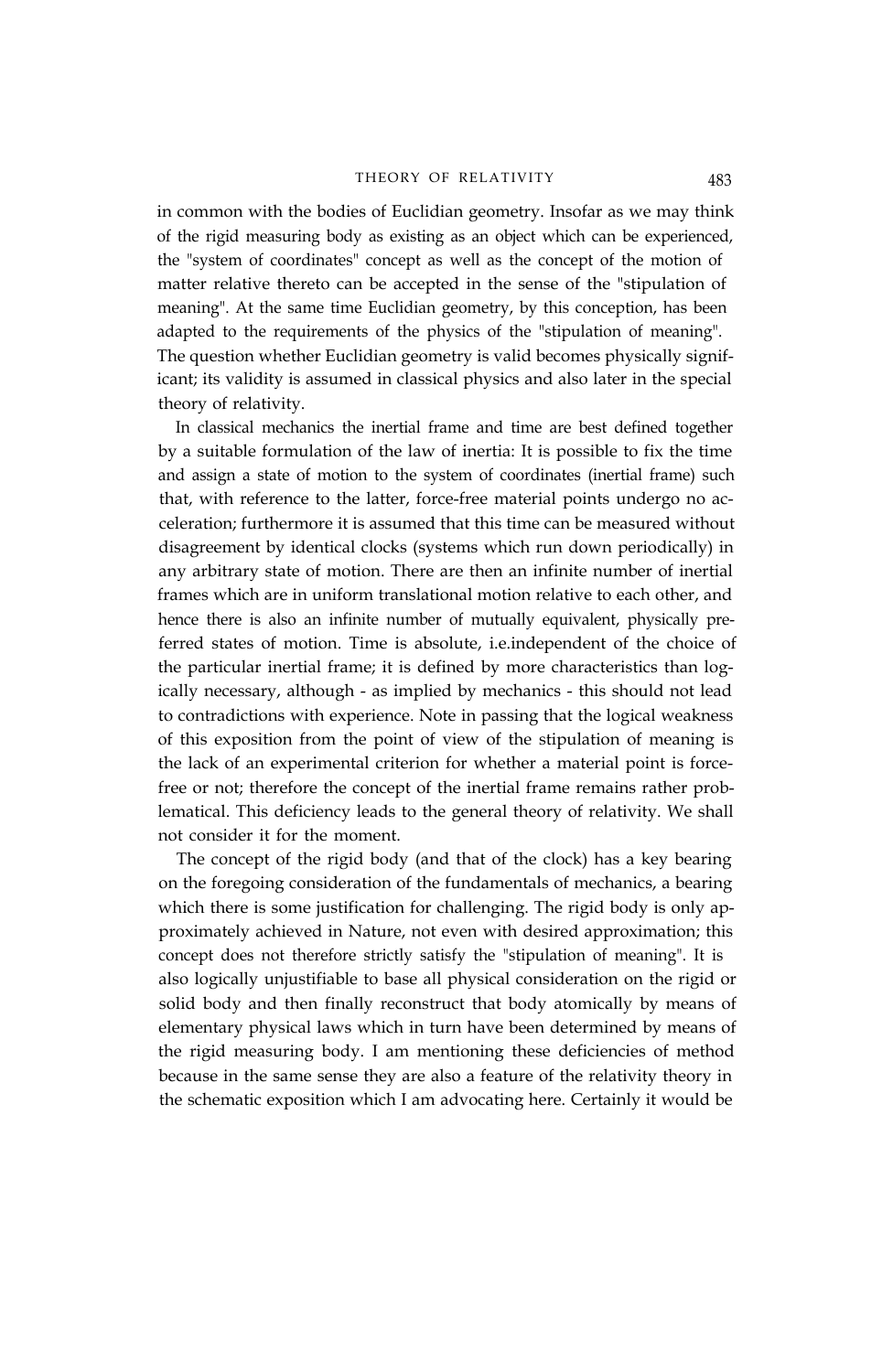logically more correct to begin with the whole of the laws and to apply the "stipulation of meaning" to this whole first, i.e. to put the unambiguous relation to the world of experience last instead of already fulfilling it in an imperfect form for an artificially isolated part, namely the space-time metric. We are not, however, sufficiently advanced in our knowledge of Nature's elementary laws to adopt this more perfect method without going out of our depth. At the close of our considerations we shall see that in the most recent studies there is an attempt, based on ideas by Levi-Civita, Weyl, and Eddington, to implement that logically purer method.

It more clearly follows from the above what is implied by "preferred states of motion". They are preferred as regards the laws of Nature. States of motion are preferred when, relative to the formulation of the laws of Nature, coordinate systems within them are distinguished in that with respect to them those laws assume a form preferred by simplicity. According to classical mechanics the states of motion of the inertial frames in this sense are physically preferred. Classical mechanics permits a distinction to be made between (absolutely) unaccelerated and accelerated motions; it also claims that velocities have only a relative existence (dependent on the selection of the inertial frame), while accelerations and rotations have an absolute existence (independent of the selection of the inertial frame). This state of affairs can be expressed thus: According to classical mechanics "velocity relativity" exists, but not "acceleration relativity". After these preliminary considerations we can pass to the actual topic of our contemplations, the relativity theory, by characterizing its development so far in terms of principles.

The special theory of relativity is an adaptation of physical principles to Maxwell-Lorentz electrodynamics. From earlier physics it takes the assumption that Euclidian geometry is valid for the laws governing the position of rigid bodies, the inertial frame and the law of inertia. The postulate of equivalence of inertial frames for the formulation of the laws of Nature is assumed to be valid for the whole of physics (special relativity principle). From Maxwell-Lorentz electrodynamics it takes the postulate of invariance of the velocity of light in a vacuum (light principle).

To harmonize the relativity principle with the light principle, the assumption that an absolute time (agreeing for all inertial frames) exists, had to be abandoned. Thus the hypothesis is abandoned that arbitrarily moved and suitably set identical clocks function in such a way that the times shown by two of them, which meet, agree. A specific time is assigned to each inertial frame; the state of motion and the time of the inertial frame are defined, in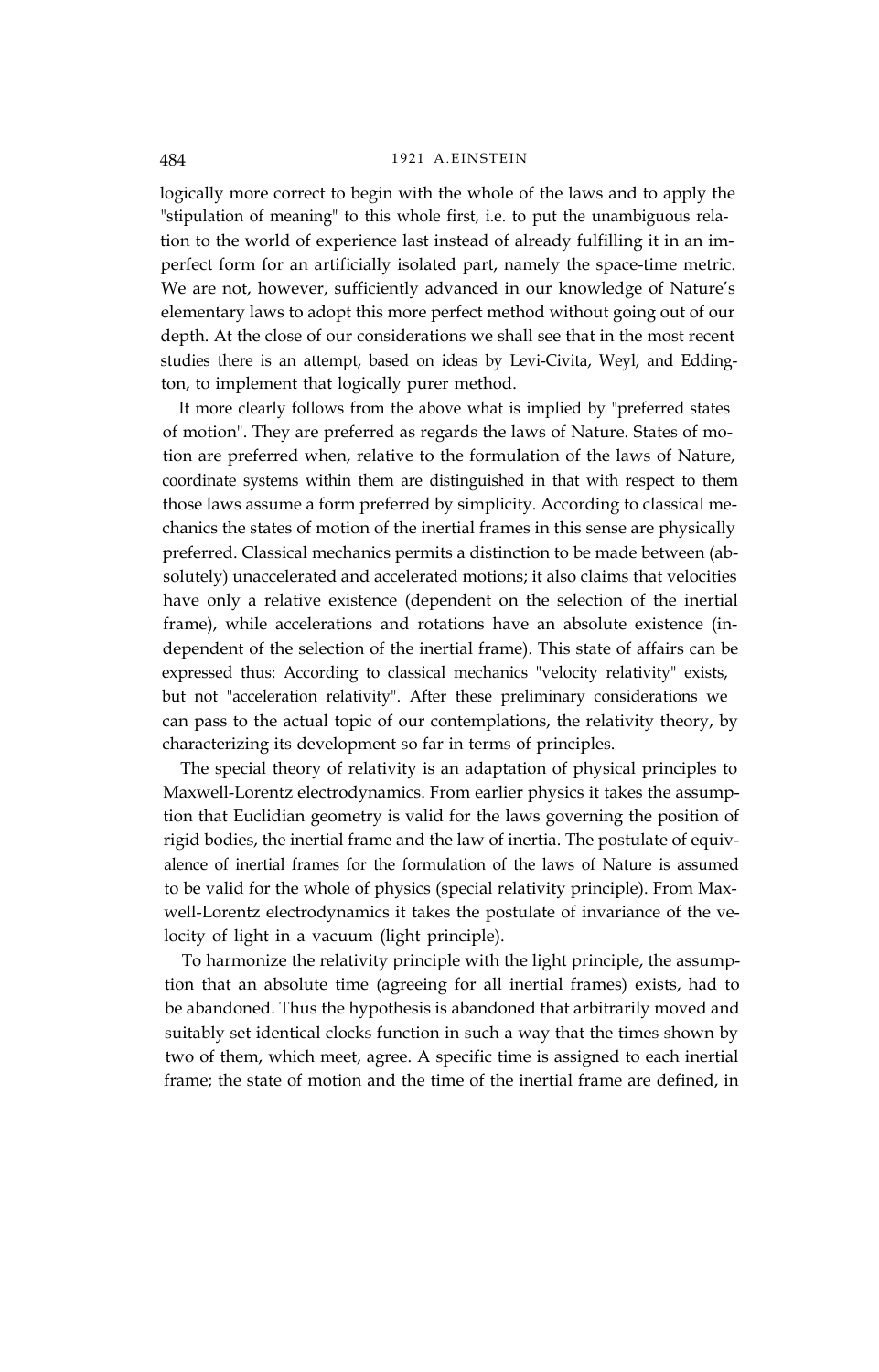accordance with the stipulation of meaning, by the requirement that the light principle should apply to it. The existence of the inertial frame thus defined and the validity of the law of inertia with respect to it are assumed. The time for each inertial frame is measured by identical clocks that are stationary relative to the frame.

The laws of transformation for space coordinates and time for the transition from one inertial frame to another, the Lorentz transformations as they are termed, are unequivocally established by these definitions and the hypotheses concealed in the assumption that they are free from contradiction. Their immediate physical significance lies in the effect of the motion relative to the used inertial frame on the form of rigid bodies (Lorentz contraction) and on the rate of the clocks. According to the special relativity principle the laws of Nature must be covariant relative to Lorentz transformations; the theory thus provides a criterion for general laws of Nature. It leads in particular to a modification of the Newtonian point motion law in which the velocity of light in a vacuum is considered the limiting velocity, and it also leads to the realization that energy and inertial mass are of like nature.

The special relativity theory resulted in appreciable advances. It reconciled mechanics and electrodynamics. It reduced the number of logically independent hypotheses regarding the latter. It enforced the need for a clarification of the fundamental concepts in epistemological terms. It united the momentum and energy principle, and demonstrated the like nature of mass and energy. Yet it was not entirely satisfactory - quite apart from the quantum problems, which all theory so far has been incapable of really solving. In common with classical mechanics the special relativity theory favours certain states of motion - namely those of the inertial frames - to all other states of motion. This was actually more difficult to tolerate than the preference for a single state of motion as in the case of the theory of light with a stationary ether, for this imagined a real reason for the preference, i.e. the light ether. A theory which from the outset prefers no state of motion should appear more satisfactory. Moreover the previously mentioned vagueness in the definition of the inertial frame or in the formulation of the law of inertia raises doubts which obtain their decisive importance, owing to the empirical principle for the equality of the inertial and heavy mass, in the light of the following consideration.

Let K be an inertial frame without a gravitational field, K' a system of coordinates accelerated uniformly relative to K. The behaviour of material points relative to K' is the the same as if K' were an inertial frame in respect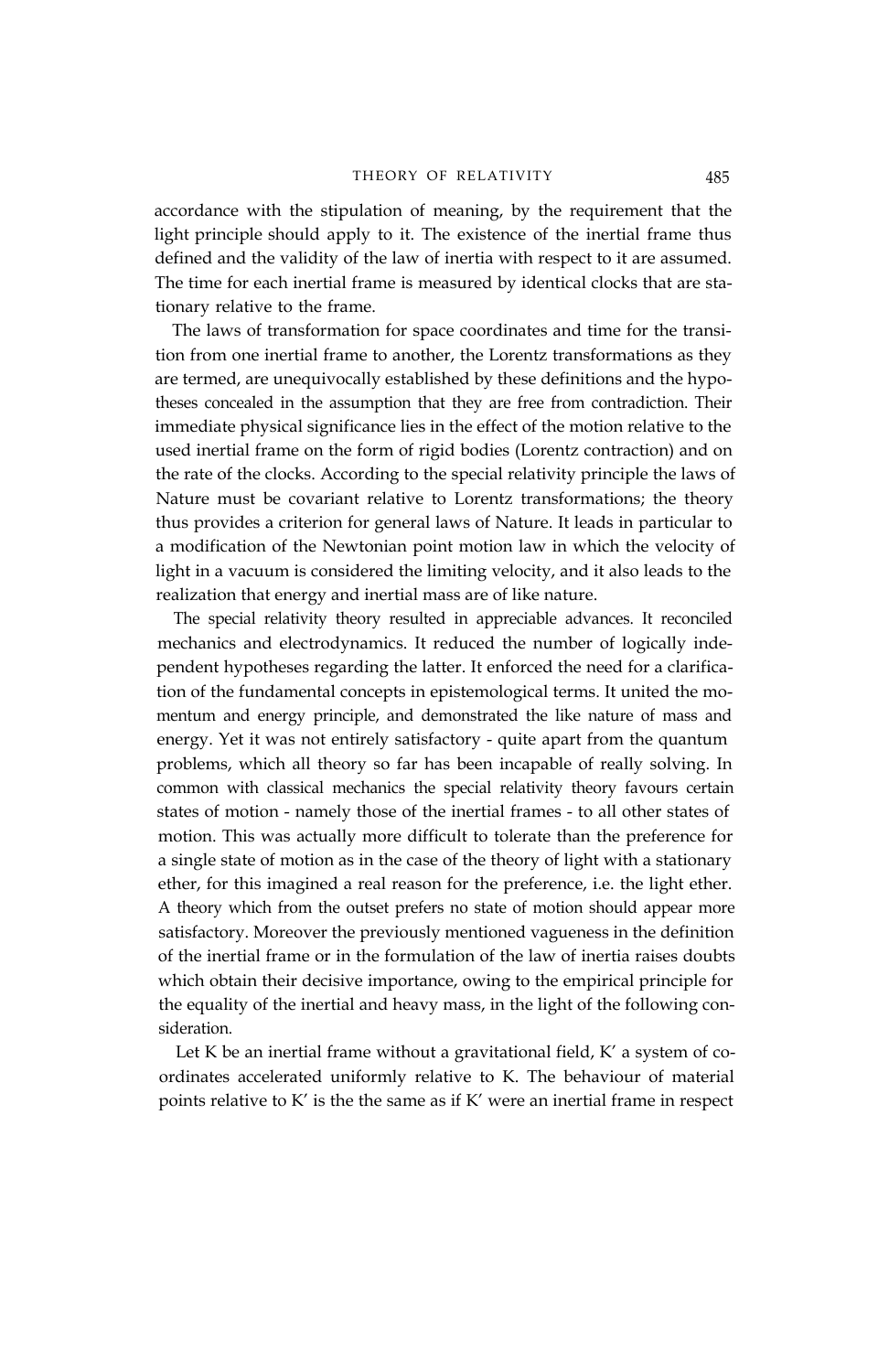of which a homogeneous gravitational field exists. On the basis of the empirically known properties of the gravitational field, the definition of the inertial frame thus proves to be weak. The conclusion is obvious that any arbitrarily moved frame of reference is equivalent to any other for the formulation of the laws of Nature, that there are thus no physically preferred states of motion at all in respect of regions of finite extension (general relativity principle).

The implementation of this concept necessitates an even more profound modification of the geometric-kinematical principles than the special relativity theory. The Lorentz contraction, which is derived from the latter, leads to the conclusion that with regard to a system K' arbitrarily moved relative to a (gravity field free) inertial frame K, the laws of Euclidian geometry governing the position of rigid (at rest relative to K') bodies do not apply. Consequently the Cartesian system of coordinates also loses its significance in terms of the stipulation of meaning. Analogous reasoning applies to time; with reference to K' the time can no longer meaningfully be defined by the indication on identical clocks at rest relative to K', nor by the law governing the propagation of light. Generalizing, we arrive at the conclusion that gravitational field and metric are only different manifestations of the same physical field.

We arrive at the formal description of this field by the following consideration. For each infinitesimal point-environment in an arbitrary gravitational field a local frame of coordinates can be given for such a state of motion that relative to this local frame no gravitational field exists (local inertial frame). In terms of this inertial frame we may regard the results of the special relativity theory as correct to a first approximation for this infinitesimally small region. There are an infinite number of such local inertial frames at any space-time point; they are associated by Lorentz transformations. These latter are characterised in that they leave invariant the "distance" d*s* of two infinitely adjacent point events - defined by the equation:

$$
ds^2 = c^2 dt^2 - dx^2 - dy^2 - dz^2
$$

which distance can be measured by means of scales and clocks. For, *x*, *y*, z, *t* represent coordinates and time measured with reference to a local inertial frame.

To describe space-time regions of finite extent arbitrary point coordinates in four dimensions are required which serve no other purpose than to pro-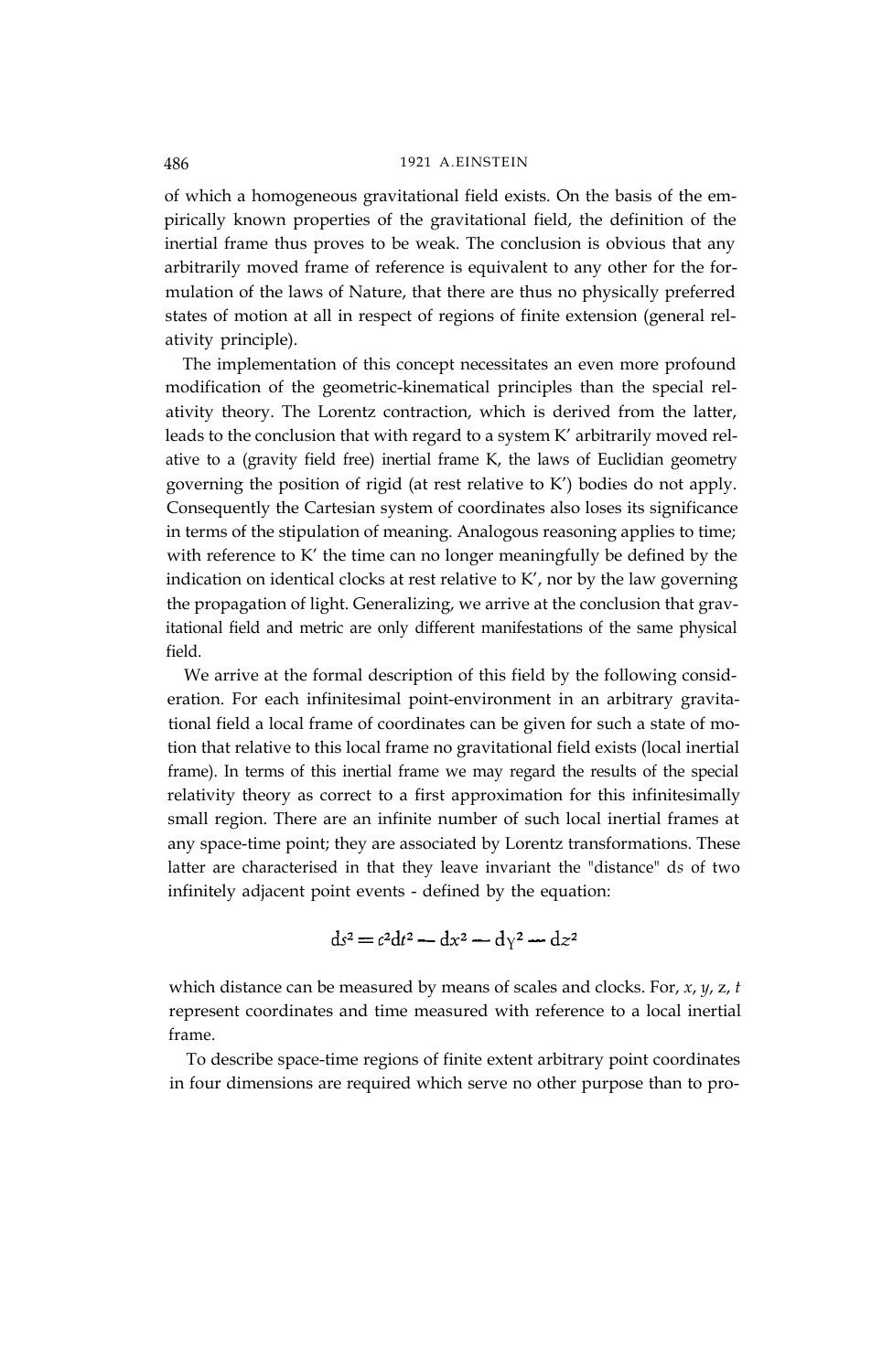vide an unambiguous designation of the space-time points by four numbers each,  $x_1$ ,  $x_2$ ,  $x_3$  and  $x_4$ , which takes account of the continuity of this fourdimensional manifold (Gaussian coordinates). The mathematical expression of the general relativity principle is then, that the systems of equations expressing the general laws of Nature are equal for all such systems of coordinates.

Since the coordinate differentials of the local inertial frame are expressed linearly by the differentials  $dx<sub>v</sub>$  of a Gaussian system of coordinates, when the latter is used, for the distance ds of two events an expression of the form

$$
ds^2 = \Sigma g_{\mu\nu} dx_{\mu} dx_{\nu} \quad (g_{\mu\nu} = g_{\nu\mu})
$$

is obtained. The  $g_y$  which arc continuous functions of  $x_y$ , determine the metric in the four-dimensional manifold where ds is defined as an (absolute) parameter measurable by means of rigid scales and clocks. These same parameters g vhowever also describe with reference to the Gaussian system of coordinates the gravitational field which we have previously found to be identical with the physical cause of the metric. The case as to the validity of the special relativity theory for finite regions is characterised in that when the system of coordinates is suitably chosen, the values of  $g$ , for finite regions are independent of  $x_n$ .

In accordance with the general theory of relativity the law of point motion in the pure gravitational field is expressed by the equation for the geodetic line. Actually the geodetic line is the simplest mathematically which in the special case of constant  $g_y$  becomes rectilinear. Here therefore we are confronted with the transfer of Galileo's law of inertia to the general theory of relativity.

In mathematical terms the search for the field equations amounts to ascertaining the simplest generally covariant differential equations to which the gravitational potentials  $g_y$  can be subjected. By definition these equations should not contain higher derivatives of  $g_v$  with respect to  $x_v$  than the second, and these only linearly, which condition reveals these equations to be a logical transfer of the Poisson field equation of the Newtonian theory of gravity to the general theory of relativity.

The considerations mentioned led to the theory of gravity which yields the Newtonian theory as a first approximation and furthermore it yields the motion of the perihelion of Mercury, the deflection of light by the sun, and the red shift of spectral lines in agreement with experience.\*

\* As regards the red shift, the agreement with experience is not yet completely assured, however.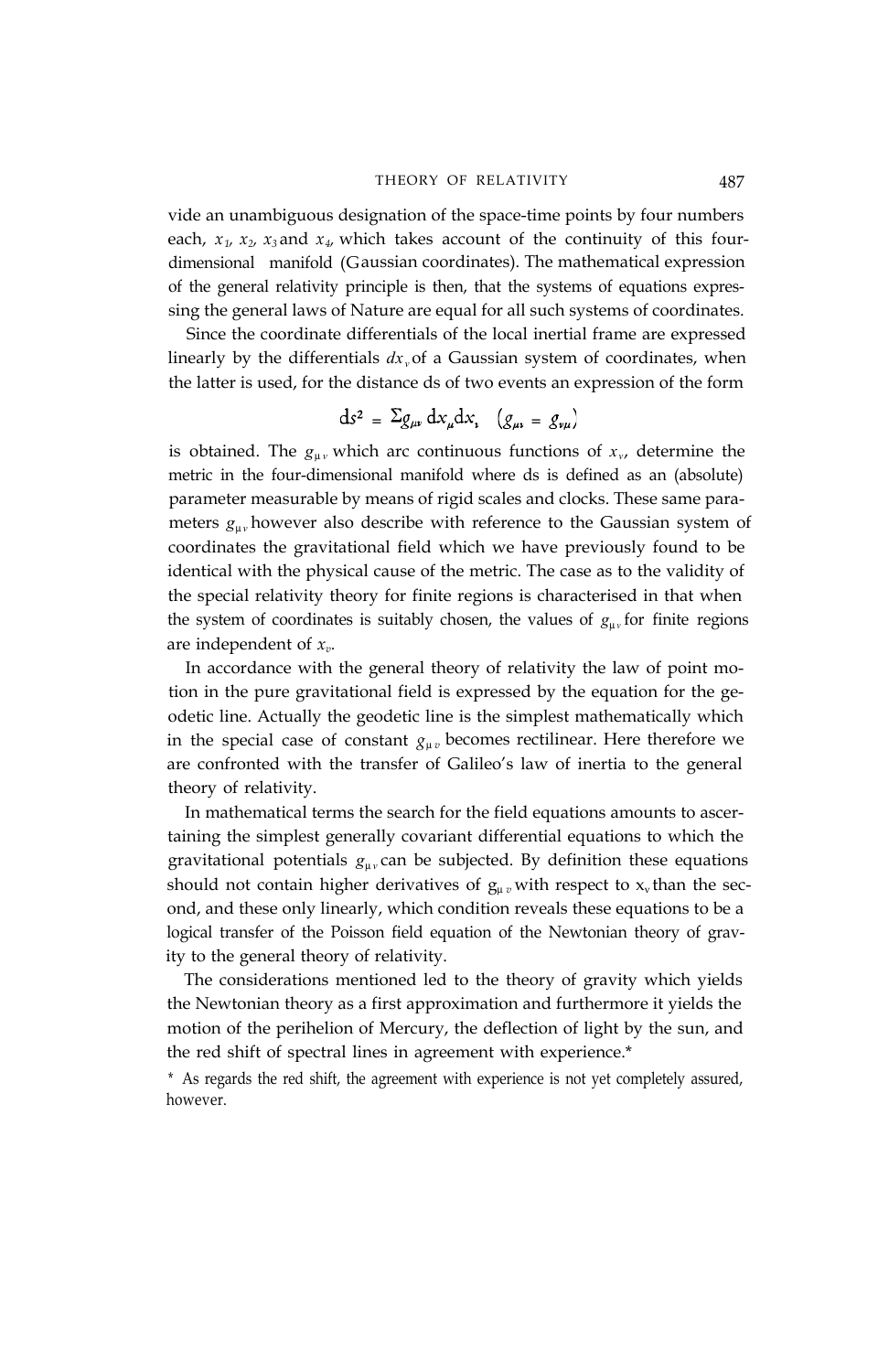To complete the basis of the general theory of relativity, the electromagnetic field must still be introduced into it which, according to our present conviction, is also the material from which we must build up the elementary structures of matter. The Maxwellian field equations can readily be adopted into the general theory of relativity. This is a completely unambiguous adoption provided it is assumed that the equations contain no differential quotients of  $g_y$  higher than the first, and that in the customary Maxwellian form they apply in the local inertial frame. It is also easily possible to supplement the gravitational field equations by electromagnetic terms in a manner specified by the Maxwellian equations so that they contain the gravitational effect of the electromagnetic field.

These field equations have not provided a theory of matter. To incorporate the field generating effect of ponderable masses in the theory, matter had therefore (as in classical physics) to be introduced into the theory in an approximate, phenomenological representation.

And that exhausts the direct consequences of the relativity principle. I shall turn to those problems which are related to the development which I have traced. Already Newton recognized that the law of inertia is unsatisfactory in a context so far unmentioned in this exposition, namely that it gives no real cause for the special physical position of the states of motion of the inertial frames relative to all other states of motion. It makes the observable material bodies responsible for the gravitational behaviour of a material point, yet indicates no material cause for the inertial behaviour of the material point but devises the cause for it (absolute space or inertial ether). This is not logically inadmissible although it is unsatisfactory. For this reason E. Mach demanded a modification of the law of inertia in the sense that the inertia should be interpreted as an acceleration resistance of the bodies against *one another* and not against "space". This interpretation governs the expectation that accelerated bodies have concordant accelerating action in the same sense on other bodies (acceleration induction).

This interpretation is even more plausible according to general relativity which eliminates the distinction between inertial and gravitational effects. It amounts to stipulating that, apart from the arbitrariness governed by the free choice of coordinates, the  $g_y$ -field shall be completely determined by the matter. Mach's stipulation is favoured in general relativity by the circumstance that acceleration induction in accordance with the gravitational field equations really exists, although of such slight intensity that direct detection by mechanical experiments is out of the question.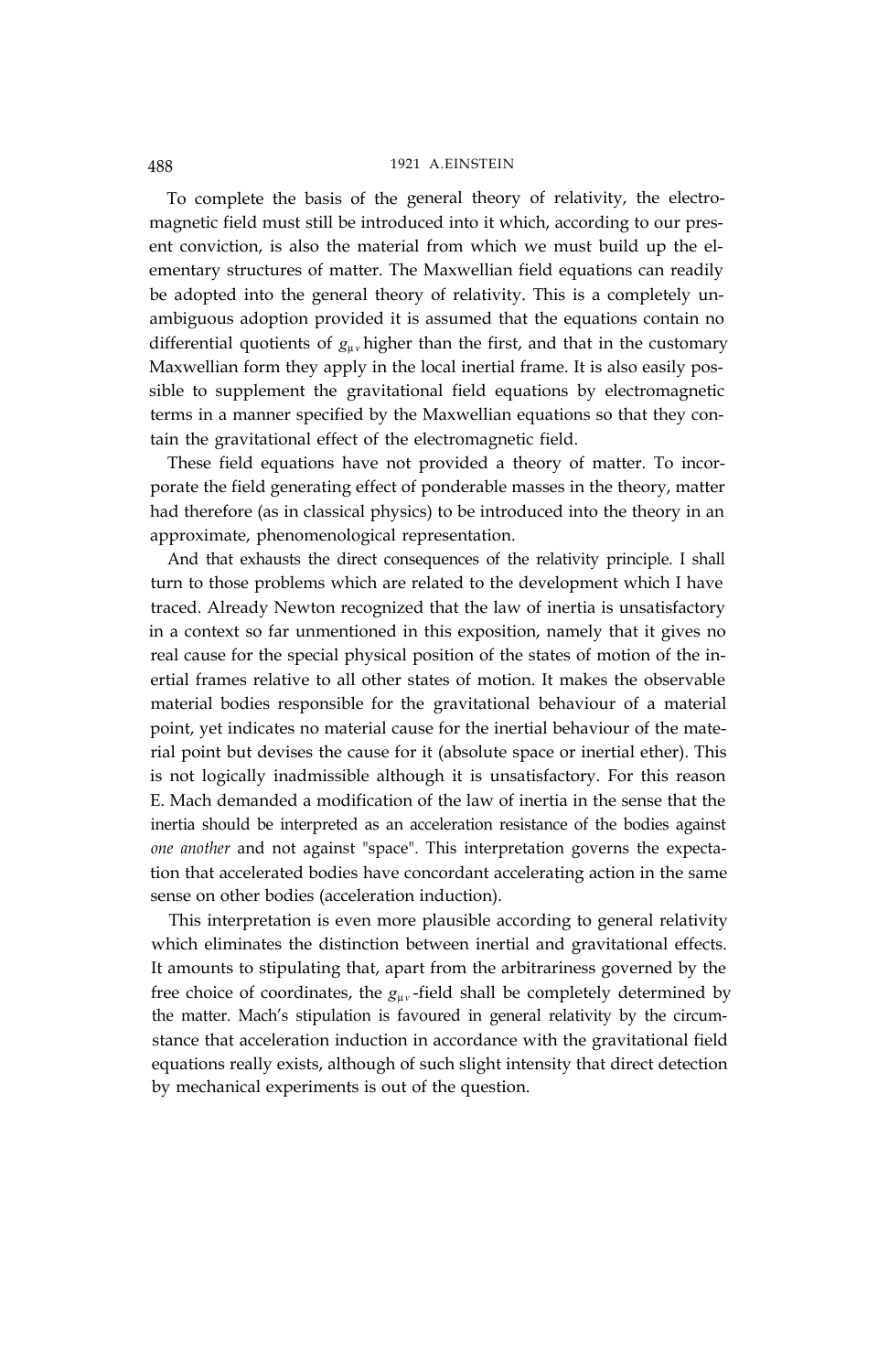# THEORY OF RELATIVITY 489

Mach's stipulation can be accounted for in the general theory of relativity by regarding the world in spatial terms as finite and self-contained. This hypothesis also makes it possible to assume the mean density of matter in the world as finite, whereas in a spatially infinite (quasi-Euclidian) world it should disappear. It cannot, however, be concealed that to satisfy Mach's postulate in the manner referred to a term with no experimental basis whatsoever must be introduced into the field equations, which term logically is in no way determined by the other terms in the equations. For this reason this solution of the "cosmological problem" will not be completely satisfactory for the time being.

A second problem which at present is the subject of lively interest is the identity between the gravitational field and the electromagnetic field. The mind striving after unification of the theory cannot be satisfied that two fields should exist which, by their nature, are quite independent. A mathematically unified field theory is sought in which the gravitational field and the electromagnetic field are interpreted only as different components or manifestations of the same uniform field, the field equations where possible no longer consisting of logically mutually independent summands.

The gravitational theory, considered in terms of mathematical formalism, i.e. Riemannian geometry, should be generalized so that it includes the laws of the electromagnetic field. Unfortunately we are unable here to base ourselves on empirical facts as when deriving the gravitational theory (equality of the inertial and heavy mass), but we are restricted to the criterion of mathematical simplicity which is not free from arbitrariness. The attempt which at present appears the most successful is that, based on the ideas of Levi-Civita, Weyl and Eddington, to replace Riemannian metric geometry by the more general theory of affine correlation.

The characteristic assumption of Riemannian geometry is the attribution to two infinitely adjacent points of a "distance" d*s*, the square of which is a homogeneous second order function of the coordinate differentials. It follows from this that (apart from certain conditions of reality) Euclidian geometry is valid in any infinitely small region. Hence to every line element (or vector) at a point P is assigned a parallel and equal line element (or vector) through any given infinitesimally adjacent point P' (affine correlation). Riemannian metric determines an affine correlation. Conversely, however, when an affine correlation (law of infinitesimal parallel displacement) is mathematically given, generally no Riemannian metric determination exists from which it can be derived.